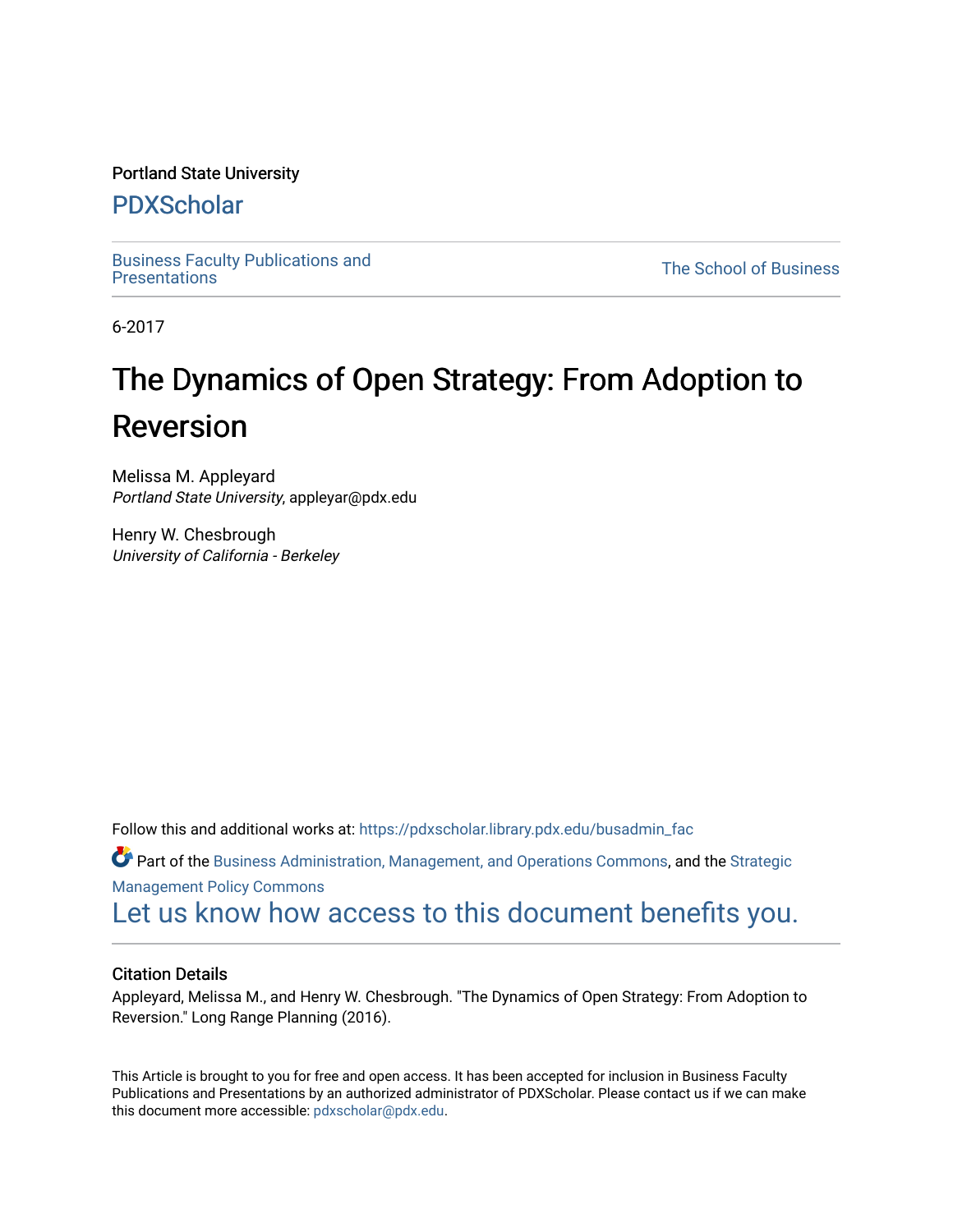# Long Range Planning

journal homepage: [http://www.elsevier.com/locate/lrp](http://http://www.elsevier.com/locate/lrp)p/ $\mathcal{N}$ 

# The Dynamics of Open Strategy: From Adoption to Reversion



LRP

Melissa M. Appleyard, Henry W. Chesbrough

Innovation has become more open in recent years. Yet the decision to become more open and the challenge of sustaining that openness are not well understood. This is the concern of the "content" branch of Open Strategy, defined as the branch that addresses an organization's open innovation strategy. We examine the initial motivations to adopt an open strategy, and then consider when organizations choose to maintain that open strategy or revert to a more proprietary approach. Similarly, we examine motivations to open up a previously proprietary strategy. We find that these dynamics depend on the organization's desire to either foster greater growth (which favors a more open strategy) or secure greater control and profit directly from the innovation (which favors a more proprietary strategy). Crucially, these choices can shift over the life cycle of a market and are dependent on the competencies amassed by the organization. In early phases, when there are relatively few legacy customers and many new arrivals, open strategies attract customers at a faster rate. In later phases, as the market matures and new arrivals have slowed, there are few new customers to attract with an open strategy and reversion to a more proprietary strategy becomes quite attractive. This suggests that the longevity of open initiatives might be curtailed as organizations opt for value capture over cooperative value creation.

© 2016 The Authors. Published by Elsevier Ltd. This is an open access article under the CC BY-NC-ND license [\(http://creativecommons.org/](http://creativecommons.org/licenses/by-nc-nd/4.0/) [licenses/by-nc-nd/4.0/\)](http://creativecommons.org/licenses/by-nc-nd/4.0/).

#### Introduction

If we are to make strategic sense of innovation communities, ecosystems, networks, and their implications for competitive advantage, we propose that a new approach to strategy  $-$  open strategy  $-$  is needed.

#### - [Chesbrough and Appleyard, 2007: 58](#page-11-0)

Since the publication of [Chesbrough and Appleyard \(2007\)](#page-11-0) nearly a decade ago, there has been significant interest in Open Strategy but limited attention has been paid to the dynamics that characterize a firm's pursuit of this new approach to strategy. Two branches of Open Strategy have emerged: a "content" branch that examines the ability of organizations to sustain themselves economically with an open approach to innovation [\(Chesbrough and Appleyard, 2007](#page-11-0)); and a "process" branch that explores the systems that can enhance strategy formulation by furthering participation of both internal and external actors and improving transparency inside and outside of the firm ([Whittington et al., 2011\)](#page-12-0). While other papers in this special issue address this latter branch, this research provides a framework for examining the content branch of Open Strategy from adoption to  $-$  under certain circumstances  $-$  its abandonment. In our context, we define abandonment as reversion to a proprietary strategy. We have witnessed these dynamics in industries ranging from life sciences to consumer packaged goods, and in this paper, we particularly focus on examples from the information and communications technology (ICT) and software industries, such as the evolution of the Android operating system. The analysis draws on existing literature pertaining to the role of knowledge accumulation, network effects, and ecosystem development in fueling cross-firm cooperation when a new market is emerging, complemented by interviews from leading firms that contribute extensively to open innovation initiatives including IBM and Intel. We find that the decision to either open up a previously closed project (i.e., abandon property rights protection) or close off a previously open project (i.e., revert to a proprietary strategy) hinges on the evolving realities of the market including rate of product adoption and the emergence of a supporting ecosystem, as well as changes in the competencies accumulated by the cooperating firms.

Prior research has observed that open innovation is leading to new empirical phenomena that do not fit well with Porterian theories of business strategy [\(Chesbrough and Appleyard, 2007; Lerner and Tirole, 2002; West and Gallagher, 2006](#page-11-0)). The primary tension between Open Strategy and traditional business-level strategy rests with the need to secure an economic return in the face of relinquishing control over critical strategic assets and capabilities ([Barney, 1991; Dwoskin, 2016; Peteraf,](#page-11-0) [1993; Wernerfelt, 1984\)](#page-11-0). The reconciliation of this tension is how we define Open Strategy: a firm's justification for

0024-6301/© 2016 The Authors. Published by Elsevier Ltd. This is an open access article under the CC BY-NC-ND license [\(http://creativecommons.org/](http://creativecommons.org/licenses/by-nc-nd/4.0/) [licenses/by-nc-nd/4.0/](http://creativecommons.org/licenses/by-nc-nd/4.0/)).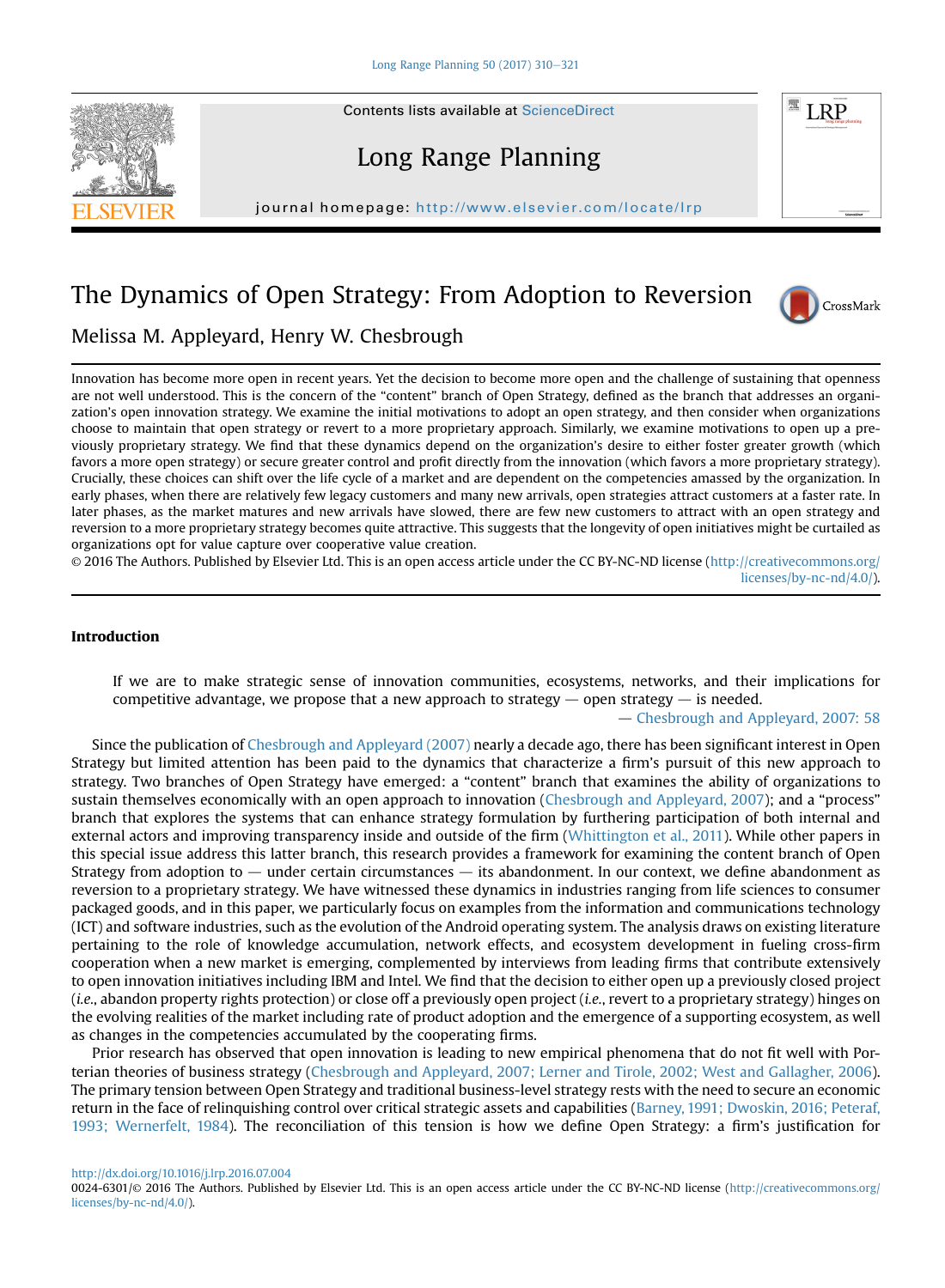<span id="page-2-0"></span>participating in an open initiative, including its ability to capture value from the initiative. In our application of Open Strategy, an open initiative is characterized by: a) the reliance on assets outside of the firm's boundaries (inclusion), and b) the (free) access to project results by outsiders (transparency). By way of example, in the setting of an open source software (OSS) project, contributions to the code base might span hundreds of software developers who are freelancers, affiliated with nonprofit organizations, or employed by companies. The compilation of their individual contributions leads to a new software product, e.g., the well-known example of Linux, which is published in the public domain. This pooling of assets externally leads to a high-quality, freely accessible product, and because of this open access, the participating firms then have to construct business models to capture value elsewhere in the value chain [\(Chesbrough and Appleyard, 2007; Perr et al., 2010](#page-11-0)). The participating firms also need to decide their level of commitment to openness over the life of the project, and the drivers behind this decision are the focus of this paper.

The remainder of the paper is organized as follows. In the next section, we introduce a conceptual framework for considering the range of strategic possibilities between open and closed innovation initiatives and provide examples. We then analyze the foundations of value creation during open innovation through a producer and consumer surplus lens. The subsequent section details the basis for collaboration and the factors that might lead to a shift in strategic choice, including the possibility of reversion. The following section goes more deeply into internal competencies that traditional firms have grappled with to effectively support open initiatives. Included is a consideration of how successful cultivation of competencies, the technology prowess competency in particular, might actually hasten reversion back to a closed strategy. The triggers of reversion have not received extensive treatment in the literature, and they help to inform the limits of open innovation. In the final sections, we discuss the findings and conclude with possible paths for future research.

#### A dynamic view of open strategy

The primary research contributions of this paper are: 1) to demonstrate how a firm's commitment to Open Strategy may be far from static; and 2) to identify the underlying forces driving the migration of strategic choice. In this section, we introduce an intertemporal framework for understanding the range of strategic choices with illustrative examples. Typically, past researchers have emphasized the strategic decision to own and control intellectual property in order to earn a revenue stream to pay for research and development ([Grossman and Helpman, 1994; Nordhaus, 1969; Romer, 1990\)](#page-11-0). Or they have emphasized a perpetual commitment to open, user-led innovation ([Baldwin and von Hippel, 2011; Shah and Tripsas, 2007;](#page-11-0) [Swann, 2014; von Hippel, 2005\)](#page-11-0), where one's ability to benefit directly from the use of an innovation obviates any need to appropriate economic value from that innovation. However, these otherwise highly contrasting approaches share a common characteristic: once the strategic choice is made to be open or to be proprietary, that decision is implicitly treated as fixed thereafter. Recent examples reveal that this is an incomplete reflection of reality, where some projects that began as proprietary have moved to become open, while other projects that began as open have subsequently become proprietary. The choice of openness thus is not static, but dynamic. An examination of firms that have moved along the Open–Closed strategy continuum can help illustrate the dynamics. Figure 1 shows how companies and open projects might start with an Open or

| Ex Post | Open    | Cisco: OpenDaylight<br>IBM: PC<br>Sun: Java<br>Mozilla | Linux<br>Apache<br>Drupal                                 |
|---------|---------|--------------------------------------------------------|-----------------------------------------------------------|
|         | Closed  | IBM: Mainframe<br>Microsoft: Windows<br>Oracle         | Google: Apps<br>Google: Android OS<br>Amazon: Kindle Fire |
|         |         | Closed                                                 | <b>Open</b>                                               |
|         | Ex Ante |                                                        |                                                           |

Figure 1. Dynamics behind the Open-Closed Strategic Choice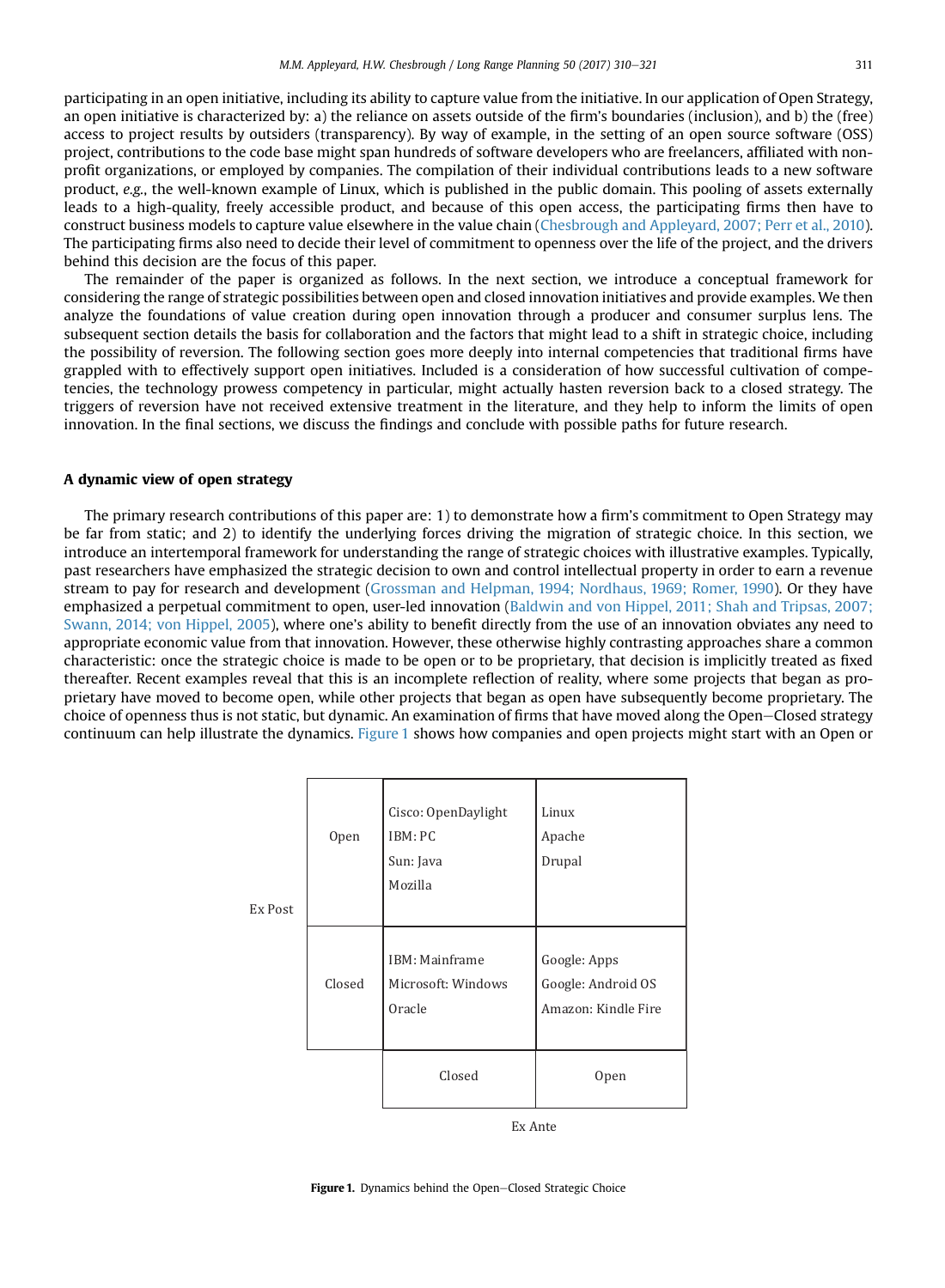Closed strategy ("Ex Ante") and remain in that initial state over time ("Ex Post"). These two strategic choices constitute the main diagonal of [Figure 1.](#page-2-0)

The literature provides extensive treatment of the Closed–Closed strategy [\(Porter, 1980\)](#page-11-0), where the organizations pursuing this strategy wall off their innovation initiatives from external contributors, both at the outset and over time. Following this strategy, companies like IBM, Microsoft, and Oracle have enjoyed lucrative profit streams from their proprietary products and services.

Similarly, the literature is replete with examples of the phenomenon of Open-Open initiatives ([Allen, 1983; Baldwin and](#page-10-0) [von Hippel, 2011; von Hippel, 2005; von Hippel and von Krogh, 2003](#page-10-0)). Three enduring open source software (OSS) projects represent the Open-Open approach in [Figure 1:](#page-2-0) Linux, Apache and Drupal. They also constitute a breed of innovation where (advanced) users are themselves the innovators [\(Franke and Shah, 2003; Lakhani and von Hippel, 2003; Lerner and Tirole,](#page-11-0) 2002; O'[Mahony and Bechky, 2008; Raymond, 2001](#page-11-0)). They have managed to sustain their commitment to openness over time, something we worried greatly about in previous work ([Chesbrough and Appleyard, 2007](#page-11-0)).

A novel contribution of this paper is to focus on the "off-diagonals" of [Figure 1,](#page-2-0) for the main diagonal in the figure does not represent all of the possible options firms face. In the off-diagonal quadrants, projects can migrate from Closed to Open or from Open to Closed. As an example of the former, in 2013, Cisco coordinated the launch of the OpenDaylight initiative. This open source software project is in effect taking some of the intelligence out of Cisco's proprietary network hardware and putting it into an openly available software layer. IBM's PC business similarly started out as initially closed, but rapidly developed into a de facto open standard, driven in large part by the actions of Intel and Microsoft supporting "IBM compatible" PC systems [\(Chesbrough and Teece, 1996\)](#page-11-0). The history of Java also followed this pattern, where the shepherds of Java at Sun switched Java's license to a more open one in 2006 ([Fisher, 2006](#page-11-0)). Mozilla, the free web browser, resulted from the aftermath of Netscape's battle with Microsoft in the mid-1990s in the so-called Browser Wars.

The reverse flow also arises. Two examples of the Open to Closed migration are Amazon's build-out of the Kindle Fire ecosystem and Google's management of the Android operating system and related apps. To launch its Kindle tablet, Amazon adapted, or "forked," a version of Android to create its Fire operating system and developed its own application programming interfaces (APIs) that would dictate how applications would connect to the operating system ([Pon et al., 2014\)](#page-11-0). This allowed Amazon to control the specifications of the apps that the Kindle and other Amazon devices could use. This control ensured that Amazon would be able to integrate its range of services into apps sold in its Appstore, allowing customers to access not only the digital content that they purchased through Amazon but the expanding range of services like cloud storage and streaming media ([Pon et al., 2014\)](#page-11-0). Because of the very small marketshare of Amazon Fire devices relative to the whole Android universe, only one-tenth the number of apps have been developed for Fire relative to Google's app store ([Pon et al.,](#page-11-0)  $2014$ )<sup>1</sup>

While Amazon pursued a closed Fire ecosystem after adapting an open operating system, the closing off of Android under Google's leadership has been more oblique. After Google acquired Android in 2005, it opened up the source code to draw in a broad developer base to propel adoption [\(Open Handset Alliance, 2007](#page-11-0)), consistent with the positive feedback effects of [Shapiro and Varian \(1999\)](#page-11-0). Initially, the open approach succeeded in attracting a large and vibrant ecosystem to Android to catch up to Apple's iOS operating system, as it was intended to do. That is not the end of the Android story, however. Over time, as Android has surpassed Apple's operating system in unit market share in the smartphone arena ([Business Wire, 2014](#page-11-0)), Google has progressively closed off Android through a variety of means. Google has inserted two layers of proprietary control [\(Amadeo, 2013](#page-11-0)). The first is Google's migration of open source-derived apps to closed source versions provided and maintained exclusively by Google, in the form of Google apps, such as the Calendar and Camera. Google will continue its nowproprietary apps into the future, without any further sharing back to the initial open source versions.

The second way Google is closing off the Android platform is by extracting functionality out of the operating system and placing it in a new proprietary "app" called Play Services ([Amadeo, 2013; Pon et al., 2014](#page-11-0)). This is a classic envelopment strategy, in the language of [Eisenmann et al. \(2011\)](#page-11-0). Play Services provides systems-level capabilities like account syncing and Google+ connectivity required for the smooth functioning of Google's now-proprietary apps found in the Play Store. This means that Google can update Play Services frequently without having to rely on infrequent, major Android operating system updates. It also means that companies like Samsung, who has tried to mimic the functionality of Google's proprietary apps via its own suite of apps, may have difficulty "inventing around" this new systems-level app, thereby becoming even more beholden to Google. It further means that individual volunteer contributors have no future role to play in this integration of services.

While Android is indeed licensed through the Apache Software License [\(Android, 2014](#page-11-0)), which is an open source license, Google has in effect closed off Android without much public notice or outcry. While these methods are most likely perfectly legal, in our view they violate the spirit of open source development, turning Android into "more of a 'look but don't touch' kind of open" ([Amadeo, 2013](#page-11-0)). They also qualify some of the more extravagant claims of open source proponents of "democratizing innovation" (e.g., [von Hippel, 2005\)](#page-12-0). The reversion to a proprietary strategy suggests that the initial open

 $<sup>1</sup>$  As [Pon et al. \(2014\)](#page-11-0) analyze, their very different strategies around welcoming apps into their respective stores reflects the different business models</sup> pursed by Amazon (retail sales) and Google (advertising). What remains to be seen is whether Google's strategy of shifting functionality out of Android and into Play Services as described below will hobble Amazon in the long-run when Amazon wants to upgrade Fire, or whether "OS-agnostic" apps like those based on HTLM5 might lessen the importance of the operating system.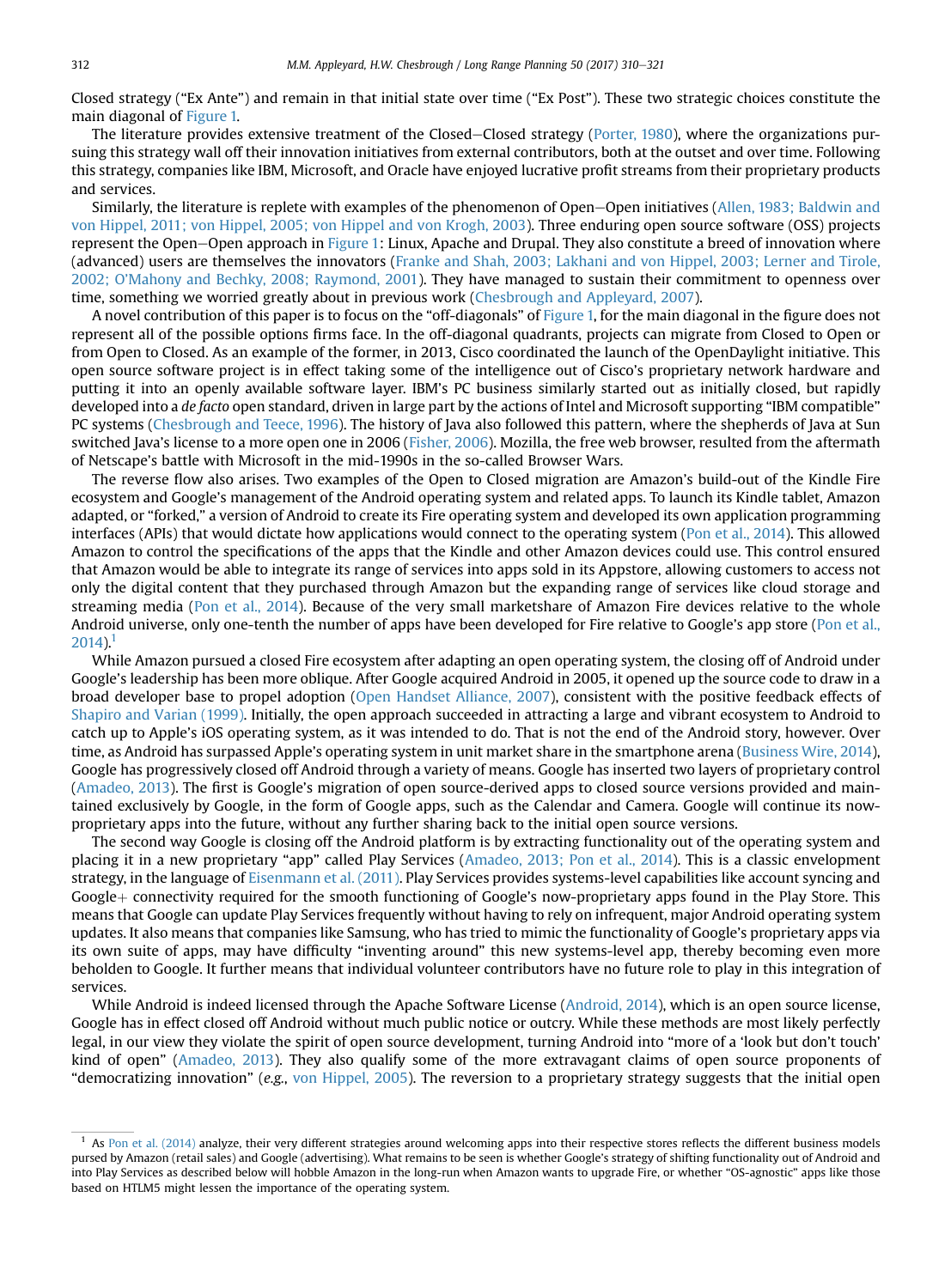approach was a strategy to gain rapid adoption, subject to later revision if circumstances warranted it. Open need not imply a commitment to remain open in perpetuity.

#### The underlying value created by open and closed strategies

The question becomes, why does such migration away from the main diagonal pattern occur? Why do initially Closed strategies shift to Open, and why do initially Open strategies shift to Closed? This section presents the underlying gains that accrue to producer surplus or consumer surplus…or both from the Open or Closed strategic choice. As these underlying gains shift, so too can the optimal choice of strategy.

In the Closed–Closed cell of [Figure 1,](#page-2-0) firms enjoy the (temporary) monopoly profits afforded by intellectual property rights, along with the high barriers to competition that drive the Five Forces analysis of Michael Porter ([Porter, 1980\)](#page-11-0). The producer surplus is increased by having control over price and quantity. In the Open-Open cell, the user-innovators capture a share of the returns from both increased producer and consumer surplus because they are not only the creators but also typically the consumers of the output [\(Baldwin and von Hippel, 2011; Baldwin et al., 2006; Swann, 2014\)](#page-11-0). They can also benefit from providing complementary goods and services which need not be open, a topic we discussed extensively in our earlier paper [\(Chesbrough and Appleyard, 2007\)](#page-11-0). In the Close-Open and Open-Closed cells, producer and consumer surplus evolve with the growth of the market and drive the inter-temporal migration of strategy in ways we discuss below.

#### Producer surplus in open initiatives

Specifically considering open initiatives, the contributions to producer surplus can be characterized in terms of cost, quality, speed, and coordination. The momentum surrounding an open project can draw in vast numbers of contributors as seen in many of the successful open source software projects.<sup>2</sup> This can drive down costs of production while enhancing quality because of the sheer volume of contributors and their diversity. The often reduced and shared cost of development can lead to a greater number of experiments running in parallel, which can shorten development cycles [\(Baldwin and Clark,](#page-11-0) [2000](#page-11-0)), and because transparency is a hallmark of open projects ([Whittington et al., 2011](#page-12-0)), results can be disseminated in a more timely and broader fashion. As Google has demonstrated through the initial open build-out of the Android ecosystem, a further benefit of openness is, in quick order, to coordinate a critical mass of players to launch a new platform. This allowed Google to overcome a late start even in a setting with strong network effects at a time when first Microsoft's and then Apple's ecosystem had threatened to dominate the smartphone market [\(Pon et al., 2014; West and Gallagher, 2006](#page-11-0)).<sup>3</sup>

#### Consumer surplus in open initiatives

From the perspective of consumer surplus, openness generates value for consumers through price, features, and selfdetermination. Price generally is lower than proprietary alternatives when the output is freely available, like freely downloadable open source software, and when value can be captured elsewhere in the value chain. Android can be viewed as an example of where this latter downward force on price has occurred. Google does not need to charge for use of its Android operating system, because the company can rely on downstream revenues from a complementary good, paid search.<sup>4</sup> Regarding features, user-developers can make contributions to the open project to address their specific needs. As [Shapiro](#page-11-0) [and Varian \(1999\)](#page-11-0) and [Swann \(2014\)](#page-12-0) demonstrate, a boost to consumer surplus can be realized when users are freed from the lock-in of proprietary systems in favor of open regimes of self-determination. Open projects thus maximize consumer surplus by allowing customers to enjoy desired (or even tailored) features at a lower price while avoiding lock-in to a particular company's ecosystem.

In sum, when deciding in which cell to be, companies need to weigh the monopoly rents from Closed–Closed versus the "double-agent" returns of the Open-Open cell (where the innovator also is the user) ([David, 2001](#page-11-0)), which are influenced by the value created through producer and consumer surplus. But as the value shifts over time due to the factors analyzed below, firms can find their strategies drifting across the diagonals of [Figure 1.](#page-2-0)

#### The factors driving strategic choice

The payoffs to consumer and producer surplus can precipitate the migration of strategy, and this section examines how this occurs through user-driven, firm-driven, and market-driven forces. The analysis also introduces the notion that firms

<sup>&</sup>lt;sup>2</sup> Crowdsourced innovation projects in a variety of sectors also have attracted a considerable number and variety of contributors [\(Hautz et al., 2010](#page-11-0)).

 $3$  This desire to fuel adoption of a new technology standard lays at the heart of Tesla's announcement about opening up its patent portfolio ([Musk, 2014](#page-11-0)). This is another setting with strong network effects, and Tesla, as a late entrant, is partnering with established firms Nissan and Toyota to build out a joint charging network in the United States.

<sup>&</sup>lt;sup>4</sup> As some observers in Silicon Valley put it: "If you are not paying for the product, you ARE the product." See [Chesbrough and Appleyard \(2007\)](#page-11-0) for more examples of how firms can profit from open approaches.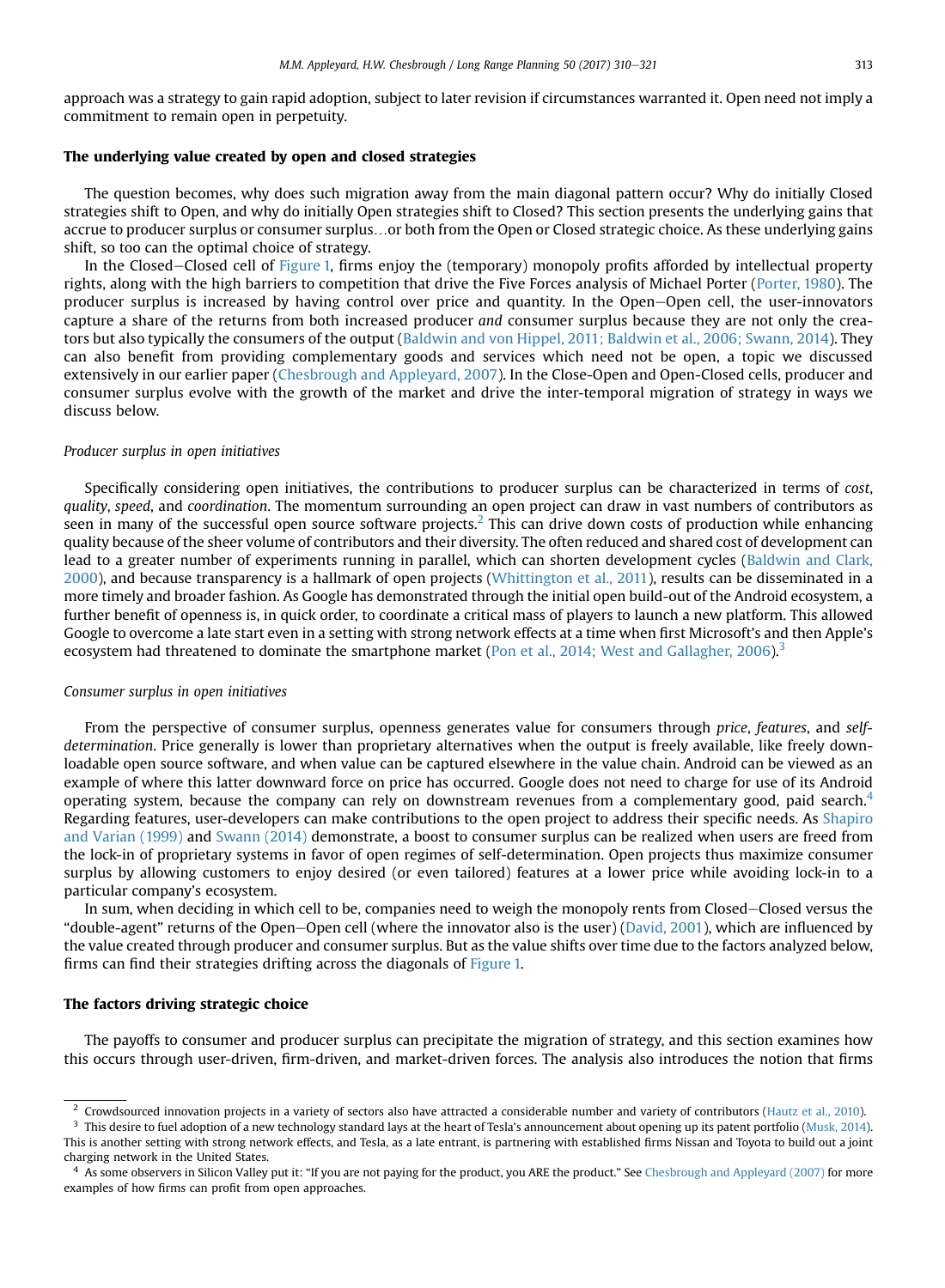might actually pursue a hybrid strategy that exhibits features of both a Closed and Open strategy reflecting the interaction between user and firm preferences.

Our first consideration is the rationale behind moving from a Closed to Open strategy and how the benefits accruing to users can help spur such movement. Firms following Closed strategies based on competitive barriers such as intellectual property rights, by and large do a good job of capturing value via higher prices and a larger producer surplus ([Shapiro and](#page-11-0) [Varian, 1999\)](#page-11-0), which explains why many firms choose a closed strategy initially. However, closed strategies need to generate enough consumer surplus to entice customers to buy their offering. Knowing that the offering is closed and thus must be purchased "off-the-shelf," customers must derive considerable value to motivate them to buy. The obvious rationale to open up an initially closed strategy is that the offering failed to generate enough value to attract enough customers to sustain the closed strategy. This was the case with Mozilla, for example. Microsoft's bundling of its Explorer browser with the Windows operating system created an insuperable barrier for Netscape Navigator. The latter had to be downloaded and installed in order to be used, while Microsoft's offering was already installed, and offered for free.

In response, Netscape eventually decided to release an open-source version of its Navigator browser, called Mozilla. While it could no longer sustain the further development of this browser on its own in competition with Microsoft, it reasoned that an open community might want an extensible browser that users and developers could modify as they wished. Mozilla remains a viable browser option to this day, twenty years after it was put into open source. So Netscape's calculation proved to be prescient.

This example of Closed to Open migration reflects how the payoffs captured by "user-innovators" can lead to strategic change. The increased payoffs to users derive from improved features, self-determination, and a reduced price can accrue as follows:

- (1) The benefits attributable to "self-service," i.e., allowing users to tailor the product to their needs [\(Chesbrough and](#page-11-0) [Appleyard, 2007](#page-11-0)), can offset relative costs penalties  $-$  a higher cost of installation in the case of Mozilla.
- (2) An additional benefit of an open source alternative is the **elimination of software licensing fees**. The pressure by lead users for an open source alternative to bring down such fees helped persuade Cisco to initiative the OpenDaylight project ([Duffy, 2013](#page-11-0)), another Closed-to-Open example in [Figure 1.](#page-2-0) Many of these lead users subsequently contributed code to the project.

The less-studied case is the movement from Open to Closed in [Figure 1.](#page-2-0) The factors influencing such movement can be grouped into firm-driven and market-driven categories.

The firm-driven factors depend on the strategic calculus of the firm. A firm contemplating abandonment of an open initiative might weigh the following, which reflect the dynamics of producer surplus related to achieving product quality, coordination across the ecosystem, speed of deployment, and threats to profitability:

- $(1)$  Has the firm accumulated enough **internal technology prowess** to guarantee quality and carry the initiative forward without the help of the community? This factor will be considered in greater detail below.
- (2) A major part of making most open initiatives successful is the emergence of a **supporting ecosystem**. Has the firm's ability to manage all of the associated touch-points with the open initiative, i.e., its "Architectural Management," been honed enough? For example, in the Android case above, as Google reverts to a proprietary approach, it needs to manage not only the Android operating system, but also the relationships across the ecosystem spanning the independent apps developers, the handset makers, and the telephony and Wi-Fi service providers. Have the ecosystem partners continued to invest in and support the offering? If not, maybe they are not adding much value anymore. Or if they have, might there be the risk that they actually take control of the offering (as occurred with Intel and Microsoft with the IBM PC)?
- (3) Another critical player in the ecosystem is the customer. If a firm were to close off a project, has its Architectural Management team forged a strong and credible relationship with the user base, such that there will not be mass defection if they fully take over the project, close it off, and move it in-house? When considering the customer response, the customer base can be usefully separated into legacy customers (who have already invested substantial time and money into the offering) and newly arriving customers (who have not).
- (4) Has there been a **dissipation of interest** within the sponsoring firms, because the results from the open project have fulfilled their goals or have fallen short of the goals ([Schweik and English, 2012\)](#page-11-0)?
- (5) Has the success of an open initiative prompted a firm to **acquire it and close it down**? This can occur if the open initiative threatens the profitability of a main line of business of the potential acquirer, as in the example of Oracle's acquisition of Sleepycat, after which Oracle changed the Sleepycat software license to make adoption of the open version much less attractive ([Phipps, 2013\)](#page-11-0).

The market-driven factors address the evolution of the customer base and the preservation of the customer experience. They blend the payoffs to consumer and producer surplus: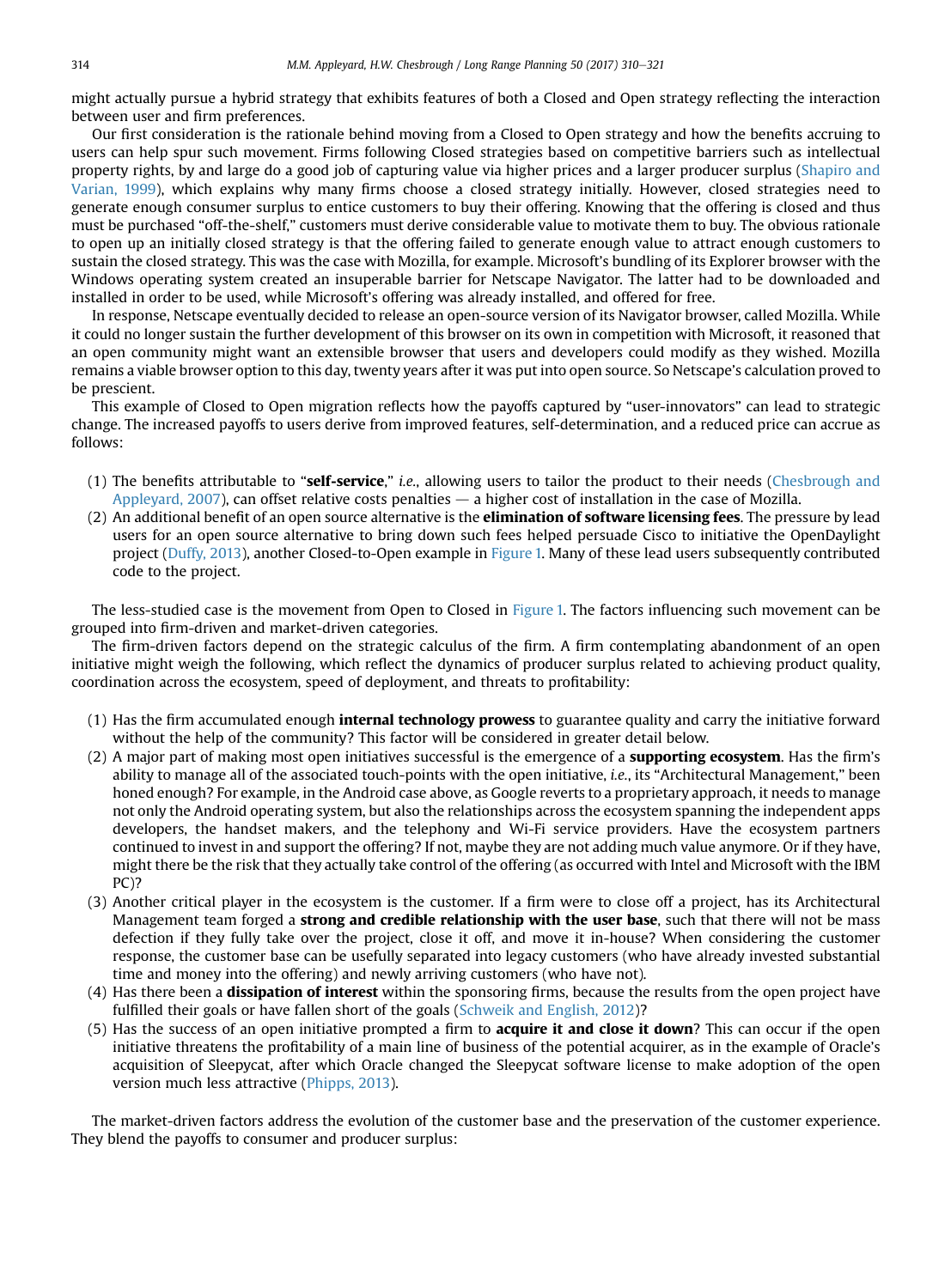<span id="page-6-0"></span>(1) Firms involved in an open initiative must develop business models that balance value creation with value capture. The arrival rate of new customers into the market addressed by the open initiative drives value creation. Therefore when markets are small and arrivals are high, there are benefits to an open approach from the customers' perspective, because they value not having to "lock-in" to a proprietary architecture ([Shapiro and Varian, 1999](#page-11-0)) and appreciate expanded product choice. Open accelerates adoption faster than Closed, because consumers are benefiting from selfdetermination while producers are benefiting from coordination and speed of adoption.

However, when markets become large and the arrival of new customers slows, this reduces the further benefits of remaining open. The strategic emphasis shifts from value creation to value capture. The motivations behind such a shift parallel those behind the migration from exploration to exploitation in high-risk environments [\(March, 1991; Raisch et al.,](#page-11-0) [2009; Rothaermel and Deeds, 2004; Smith et al., 2010; Volberda et al., 2001](#page-11-0)).

 $(2)$  As markets mature, customers also care about the **stability of the product platform**, when either there is a steep learning curve to use the product or the need for interoperability with complementary goods and services. The consumer desires feature stability and the producer wants the ecosystem to achieve a seamless customer experience. These desires are particularly salient when a large proportion of the customer's employees need to be trained to use the product or related integrated system ([Shapiro and Varian, 1999\)](#page-11-0). The customer's desire for stability is a conceivable argument behind Google's decision to close off the Android operating system.

Closing off Android means that Google decreases the likelihood of the source code being "forked" into multiple versions for which they could not guarantee quality or compatibility. The argument is that excessive fragmentation could complicate the customer experience to the point that customers defect for a more stable platform such as Apple's.

These effects can be synthesized along two dimensions: the "Liberalization-Control" continuum, which reflects the firm's assessment of the firm-driven factors; and the "Variety-Stability" continuum, which reflects the market-driven factors influenced by customer behavior (Figure 2). The interactions of the two dimensions can add subtleties to the firm's strategic choice. The "Closed" quadrant in Figure 2 reflects the situation described in the market-driven factor (2) above when customers would be willing to lock into a stable, closed system like Apple's iOS to ensure the customer experience does not appreciably change over time. In contrast, customers might favor feature variety  $-$  and even the ability to create their own features — so a project with these characteristics like Linux would be in the "Open" quadrant.



Figure 2. The Interaction between Innovator and Customer in Strategy Creation

To understand the off-diagonal quadrants, we consider strategic choices that are composites of open and closed characteristics. These quadrants demonstrate the possibility that firms may choose a more nuanced strategy by relaxing the binary choice between Open and Closed. An example of a strategy that ensures stability but loosens intellectual property rights ownership occurs when a firm guarantees a second source for its product [\(Shapiro and Varian, 1999\)](#page-11-0), which again reflects a customer demanding stability. The requirement of a second source is common in critical applications, e.g., technologies used in the national defense arena. Companies that supply such technologies, like IBM, can require that their parts suppliers, like Intel, license their chip technologies to a second source of supply, like AMD.<sup>5</sup> Unlike the example of stability leading to a Closed strategy, this quest for stability would instead require Intel to relax, or "liberalize," its control over its product by licensing its chip design to AMD. This customer requirement would force Intel to open up and move into the hybrid "External Versioning" quadrant of Figure 2.

<sup>5</sup> IBM also obtained a manufacturing license to Intel's microprocessor design, so that it could act as its own second source.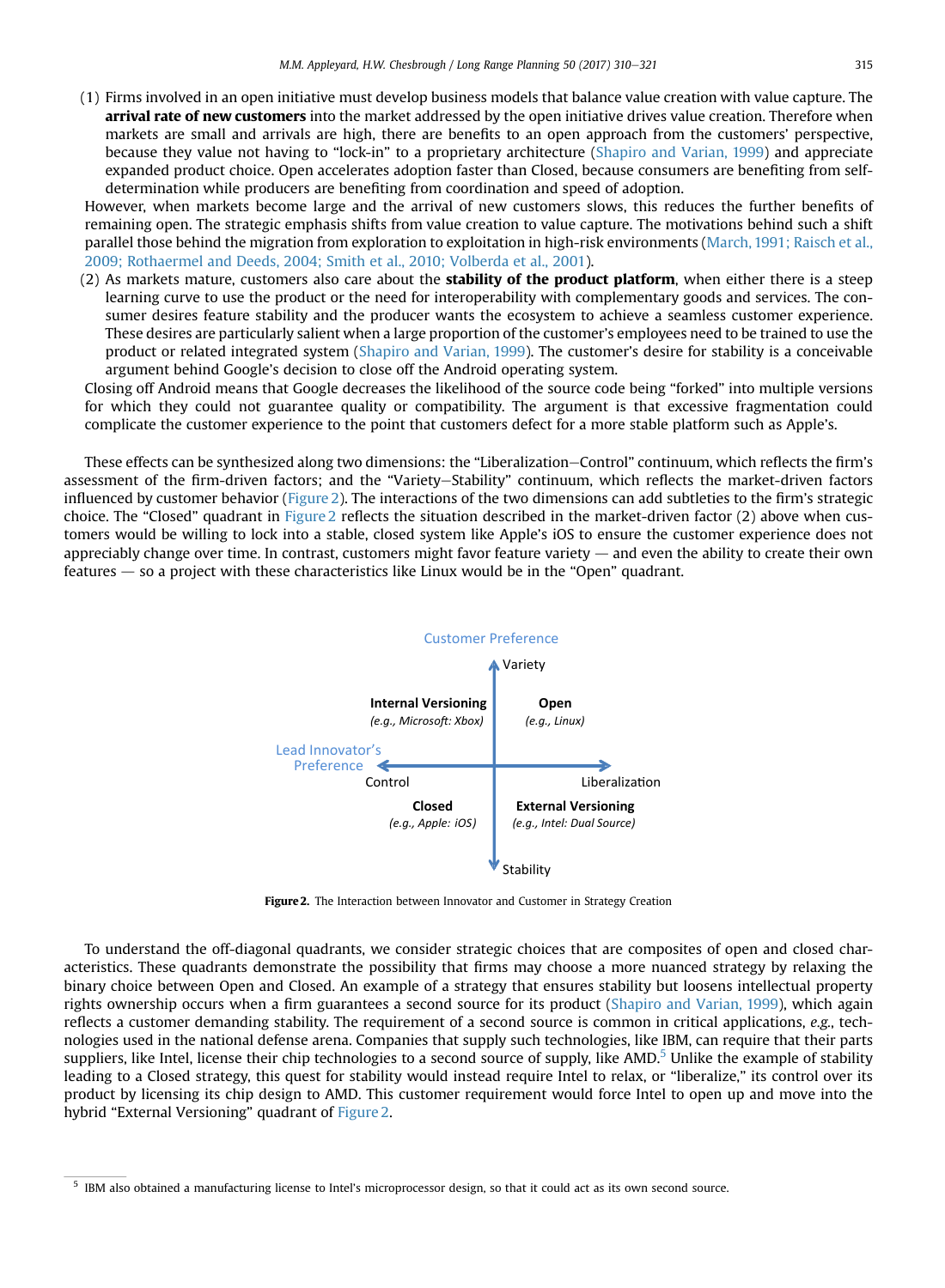The dynamics behind the movement from the Closed quadrant to "Internal Versioning" could be driven by pressure from the customers for new features, or greater variety, rather than greater stability. Internal Versioning allows a firm to maintain control over much of its intellectual property portfolio but open up enough to allow others to develop complements that would work with a firm's core technology. An example can be drawn from the video gaming industry. In this industry, new generations of consoles allow for enhanced graphics capabilities and engagement with game play. To enter this industry, superior technology prowess is required to make a new console so compelling that the barriers to entry from network effects are broken and gamers are willing to switch to the new system. But over subsequent generations of the console, the customers would want to be able to use their library of games, so the console maker would need to balance backward compatibility with new features. This balance is also affected by the number of newly arriving customers relative to legacy customers.

Internal Versioning is defined as this ability of incumbents to release multiple generations of propriety systems to satisfy customers' desire for variety and feature improvement. Microsoft demonstrated this ability to marshal internal technology prowess to enter the console industry with the Xbox ([Takahashi, 2011\)](#page-12-0), and exhibited sensitivity to backward compatibility in subsequent generations. Microsoft also understood the need to relax control to attract complementors namely independent game developers, thus embracing some horizontal movement in [Figure 2](#page-6-0) toward Liberalization. As an example of this commitment to foster complements, at the time of launch, one of Xbox's marquee game titles, Halo, had originated outside of the company.

This analysis suggests the broad and nuanced presence of these kinds of Open–Closed dynamics across industries, and while a lead innovator may lean towards preferring a Closed strategy based on proprietary technology, customers may force migration to a more Open strategy to reduce their lock-in, while benefitting from positive network effects, technological advancement, and engaged complementors.

#### Enabling competencies

A firm's ability to capture the gains to its strategic choice ultimately dictates its willingness to sustain participation in open initiatives, but which competencies inside the firm most effectively enable value capture? Two critical competencies that contribute to a firm's inter-temporal ability to pursue Open Strategy are its technology prowess and organizational processes that support openness.

#### The technology prowess competency

To further understand the firm-level assets that push companies either toward or away from open innovation initiatives, we draw lessons from an analytical model developed by [Appleyard et al. \(2008\).](#page-11-0) As developed in the model, the pivotal competency that sways the firm's strategic decision between open and closed innovation is its technology prowess relative to its potential collaborators. Technology prowess is defined as the firm's ability to apply its knowledge stock to the innovation initiative at hand. But because of the "ecosystem effect" explained below, even firms with superior technology prowess might wish to collaborate to expand the market and lessen the uncertainty of sustained market adoption, because a supporting ecosystem is more likely to rally around a larger user base.

In terms of a firm's ability to capture value from its open initiatives, the model considers profit levels in different scenarios: cooperative, duopolistic, and monopolistic. It assumes there is a technology leader that initiates the innovation project. In instances where the technology prowess of the leader's staff overlaps with that of close competitors, the firms will produce a similar product such that they will split the end-product market. The value to the user who consumes their end products is determined by the firms' respective technology prowess and by users' specific needs, because users will have to incur a cost to adapt the product if it is not perfectly aligned with their needs.

Depending on a firm's level of technology prowess, it can be shown that a firm could become a natural monopolist even if a competitor's product were free, in the setting where the former firm's product is so technologically advanced and fits the user's needs so precisely. However, for other levels of the focal firm's technology prowess, where their innovation capabilities are so similar to those of the other firm, there is a willingness to cooperate in an open initiative. Although still positive, the profit level for the focal firm falls, as multiple firms share the profits, but a supporting ecosystem emerges because of the larger, joint market created by the focal firm and its collaborators.

The ecosystem effect of the [Appleyard et al. \(2008\)](#page-11-0) model captures the willingness of an ecosystem to form in order to support deployment of the new product. In the software sector, crucial members of a supporting ecosystem are the systems integrators, like Accenture or IBM, who combine software and hardware into a functional system. If the lead innovator in an open source software project were to close off the project too quickly, the market might be too small for systems integrators to be willing service the market. Similarly, if the closed project does not open up enough it might be preempted by an open alternative that siphons off support from systems integrators. This "mutualism" experienced by competing innovators reflects a shared need for ecosystem support and provides a countervailing force to abandoning an open strategy.

Applying this intuition to the Google Android example from above, the switch from Open to Closed can be triggered by a change in Google's technology prowess. As Google's technology prowess in software development has grown, not only through experience working on Android but by hiring leading Android software developers into Google ([Dahlander and](#page-11-0) [Wallin, 2006](#page-11-0)), Google's payoffs approach the natural monopoly situation. This result is similar to a learning race where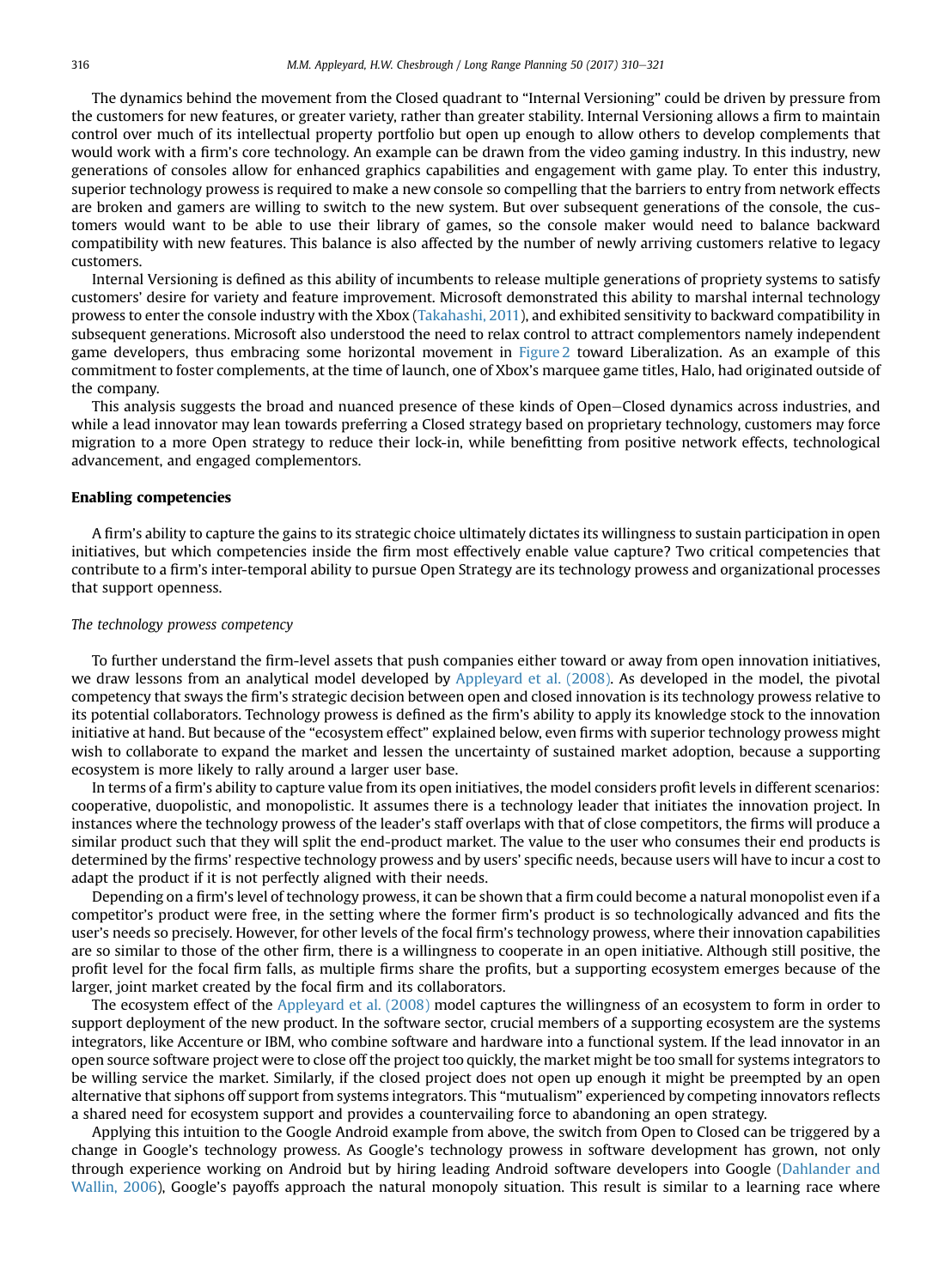one strategic alliance partner learns more from the other partner than vice versa and then abandons the relationship ([Kale](#page-11-0) [et al., 2000; Khanna et al., 1998](#page-11-0)).

The Closed to Open example of Cisco's OpenDaylight project reflects the reverse dynamic, where a company with a large lead it in its technology prowess is actively inviting other companies to collaborate, which effectively erodes its relative prowess over time. In this case, Cisco is willing to share (cede) its technology prowess to avoid being disrupted in a [Christensen \(1997\)](#page-11-0) sense, while ensuring a say in the direction of the emerging de facto standard in software-defined networking [\(Shapiro and Varian, 1999](#page-11-0)). The willingness of Cisco to share control of the project and become more inclusive over time can be verified by monitoring the code contributions to important modules in the project. This monitoring is possible because of the transparency of the source code.<sup>6</sup>

#### The organizational support competency

Another critical competency required to effectively execute Open Strategy is a firm's ability to provide organizational support for the open initiative ([Herzog, 2011](#page-11-0)). Utilizing Open Strategy requires substantial attention to how a firm will support the initiative across all levels of the organization ([Chesbrough and Crowther, 2006; Dodgson et al., 2006;](#page-11-0) [Jarzabkowski et al., 2007; Sieg et al., 2010; Whittington, 2006\)](#page-11-0). Developing internal organizational processes that facilitate participation is paramount, particularly for firms that are shifting their strategy from Closed to Open.

To understand the necessary changes in organization processes, we interviewed leaders from a cross-section of organizations within the open source software sector. These interviews reflect the evolution of open innovation projects, where people no longer question whether openly sourced initiatives will survive, but instead are asking how their internal and external processes need to evolve to fully deploy Open Strategy.

The process question becomes how to set the level of commitment to Open Strategy beyond merely opening up parts of one's product portfolio. Mike Woster, COO of the Linux Foundation, proposes four organizational strategies depending on the firm's level of commitment to the open initiative: consumer; participant; influencer; and initiator ([Woster, 2014](#page-12-0)). The consumer model expressly targets cost savings by adopting free and open source software, similar to consuming third party off-theshelf software. Participants typically pursue limited interactions with specific OSS communities, such as finding and proposing solutions to software bugs. Companies exerting an influencer strategy can sway the direction of the software project with software contributions that extend or modify functionality ([Dahlander and Wallin, 2006\)](#page-11-0). Finally, *initiators* are contributing software and building communities around it so as to make it a market standard, which often leads to the commoditization of competitors in particular application areas [\(West and Gallagher, 2006\)](#page-12-0).

This progression requires a conversion of organizational practices. One of the most extensive commitments to the initiatorend of the strategy spectrum by an established (proprietary) company has been by IBM. Not only has IBM contributed over \$2 billion to the development of Linux [\(IBM, 2013; Wilcox, 2000\)](#page-11-0), but the company reengineered its internal processes to sustain Open Strategy. According to Dan Frye, the head of Open Systems Development at IBM for over a decade, they had to alter their internal processes at both an organizational-level and individual developer-level to work with OSS communities [\(Frye, 2014](#page-11-0)).

Because of its crisis years in the late 1980s and early 1990s [\(Mills and Friesen, 1996\)](#page-11-0) and the company's experimentation with business models ([Chesbrough, 2010\)](#page-11-0), IBM's senior leadership was responsive to understanding OSS and how to change its processes to support a leadership role in the emerging ecosystems. While IBM's OSS business model has increasingly focused on the services it wraps around OSS, the company initially captured value by selling the hardware underneath, so on balance, OSS was not seen as a threat (even though IBM had a sizable proprietary software business) but as an opportunity. This garnered top leadership support and allowed Frye and his team to alter the processes necessary to establish IBM's role as an influencer in various OSS ecosystems, with the most noteworthy being the Linux ecosystem.

Another technology leader, Intel, similarly progressed through the participant, influencer, and initiator stages, once open source initiatives were identified as a strategic imperative in the early 2000s. Like IBM, Intel had a large, in-house, proprietary software group, and so organizational buy-in was critical. Imad Sousou, General Manager of Intel's Open Source Technology Center, observed that senior leadership gave two overarching reasons why it was vital for Intel to aggressively pursue OSS: 1) A traditional business strategy argument around complements where better, more widely available software would support mainline businesses (chip and server sales); and 2) If OSS could help accelerate the overall pace of innovation, then Intel would grow with it ([Sousou, 2014](#page-12-0)). For example, if OSS fueled burgeoning sectors like the Internet of Things (IoT), then Intel would benefit through the sale of more Intel chips. Furthermore, in the late 1990s, Intel faced instances of being constrained by proprietary software vendors in the IT infrastructure sector that refused to support Intel systems, and so OSS allowed Intel to circumvent those barriers. A few early and decisive wins of opening up software to promote the growth of other business units within Intel induced organizational support of OSS [\(Sousou, 2014](#page-12-0)).

With strategic clarity came the need to define internal processes. Similar to IBM, Intel's OSS vetting committee comprises legal, business, and technical leaders from each major time zone. Hundreds of projects have gone through their review process. Such a process allows Intel to analyze the growth potential associated with each OSS project, while mitigating the

 $6$  An earlier example of an erosion of a leader's technology prowess comes from the opening up of Mozilla. Originally intended to act as a proprietary web browser, this technology lost its early lead to Microsoft's Internet Explorer. As noted above, once IE became more pervasive, the Mozilla project was put into the open domain.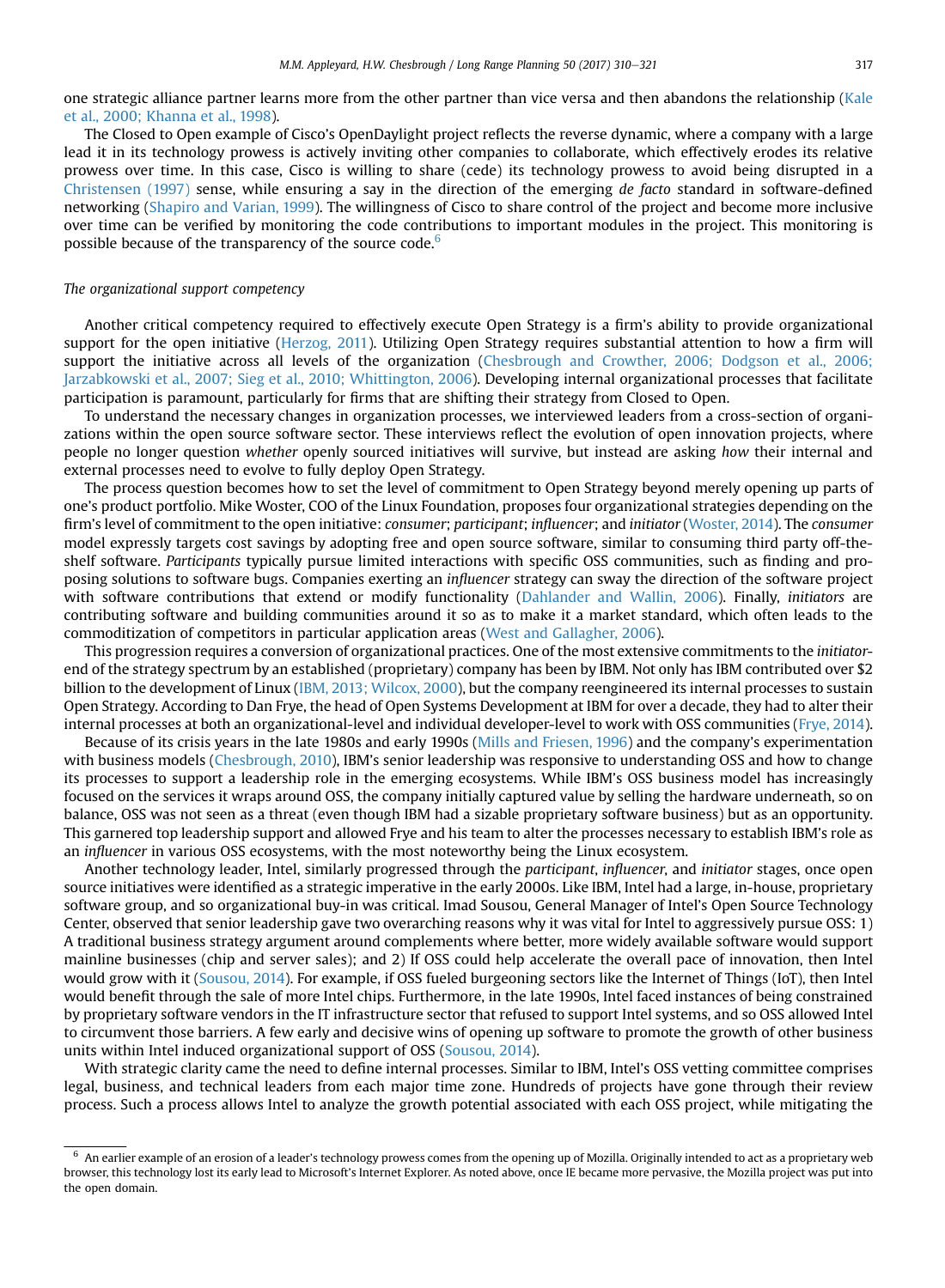risks and potential costs of infringing someone's intellectual property or unintentionally disclosing a trade secret [\(Sousou,](#page-12-0) [2014](#page-12-0)). Sousou noted that pursuing OSS cannot be a distraction with a limited level of commitment, but rather part of a sound business strategy, technically feasible, and without any licensing issues. And like IBM, Intel has had to modify its internal processes to work effectively as a member of OSS projects.

#### Discussion and extensions

In this paper, we have shown that the choice of how open to be in one's innovation strategy is not a once-and-for-all decision. Instead, we have presented evidence that while some projects remain open or remain proprietary over time, other projects switch modes or even exhibit hybrid modes that blur the binary choice between Open and Closed. Understudied in the literature is the transition from Open to Closed, which we call reversion. Evidence of reversion, such as in the Android operating system, might reflect the customer's desire for platform stability after a network has grown large enough to attract a supporting ecosystem, and the lead innovator, Google in this case, has amassed enough technology prowess to be able to shift to value capture from market expansion. These dynamics have important implications for both the content branch of Open Strategy as well as the process branch.

This paper proceeds through three layers of analysis. First, we consider the underlying payoffs to openness. The payoffs can be categorized as consumer surplus, producer surplus, or even both when the innovator is the user. The allocation of gains can shift over time which can trigger a shift in strategy.

Second, we analyze the user-, firm-, and market-level drivers derived from consumer and producer surplus that may cause a firm to switch strategies. A synthesis of a subset of these drivers shows how customer preferences for product stability versus feature variety can interact with the willingness of the lead innovator to relinquish some control over proprietary assets. As the product market matures, legacy customers who likely prefer stability may prove more influential if fewer new customers are entering the market, and this dynamic could ultimately lead to reversion.

But a strategic shift can only occur if the third layer of analysis supports it, where the third layer represents organizational competencies. To be in a position to capture the value created in an open initiative, our analysis finds that competencies spanning technology prowess and open-supporting organizational processes emerge as vital.

Ironically, a firm's commitment to an open project might precipitate reversion over time. In the specific setting of open initiatives that focus on innovation, the growth of associated knowledge assets leads to the deepening of the technology prowess competency reflecting the accumulation of experience as well as the movement of top talent across company boundaries. The ability of firms to grow their knowledge assets through these means during an open innovation project can, over time, reduce their need to collaborate with outsiders. Therefore, multiple forces might precipitate reversion and additional research is needed to assess their strength relative to the countervailing payoffs to openness.

#### Conclusions and directions for future research

Open Strategy has evolved to encompass two primary dimensions: a process dimension that examines the effects of substantially greater participation in the strategy determination process [\(Whittington et al., 2011\)](#page-12-0); and a content dimension that considers the sustainability of open innovation approaches [\(Chesbrough and Appleyard, 2007](#page-11-0)). More recent proponents of open innovation have celebrated the value of opening up ([Chesbrough, 2003; von Hippel, 2005](#page-11-0)), but issues of whether and how this openness can be sustained have not received adequate attention ([Chesbrough and Appleyard, 2007](#page-11-0)).

The possibility of switching strategy of being Closed or Open over time has been neglected by both the process side and the content side of Open Strategy. From the process branch of Open Strategy, it is likely that at least some adherents of a much more participatory strategy formulation process at a later time revert to a more restricted process. Understanding when this reversion occurs will help to clarify the boundary conditions that enable Open Strategy formulation processes to thrive over time. Within the content branch of Open Strategy, the underlying dynamics that a lead innovator might face with regards to its technology prowess relative to a collaborator, coupled with customer preferences for stability or variety, might alter the anticipated payoffs to a particular innovation strategy and cause the pendulum to swing back.<sup>7</sup> The possibility of switching content strategies also calls attention to the internal organizational practices of firms, and the range of payoffs that figure into the calculus of whether to switch or not. Only future systematic analysis across industries will be able to assess the limits to Open Strategy and open innovation more generally.

While our primary examples have been within the ICT and software sectors, we strongly suspect that these dynamics are in play in other parts of the economy, meriting future research. Wherever there are extensive value chains, supported by surrounding ecosystems of complementary suppliers and third parties that require coordinating actions and investments, the dynamics of the lead innovator's motivations and the market's characteristics are likely to apply. For example, in many standards-setting battles, seemingly small initial differences can tip in the favor of a more open standard over a more restricted one  $-$  or vice versa. The classic Beta vs. VHS example has been analyzed this way by [Cusumano et al. \(1992\)](#page-11-0).

 $<sup>7</sup>$  In software, open projects worried about being closed off can thwart such moves. The code can be forked into another version governed by an open</sup> license, as happed to MySQL as it was being acquired by Oracle as part of Oracle's acquisition of Sun [\(Pearce, 2013](#page-11-0)).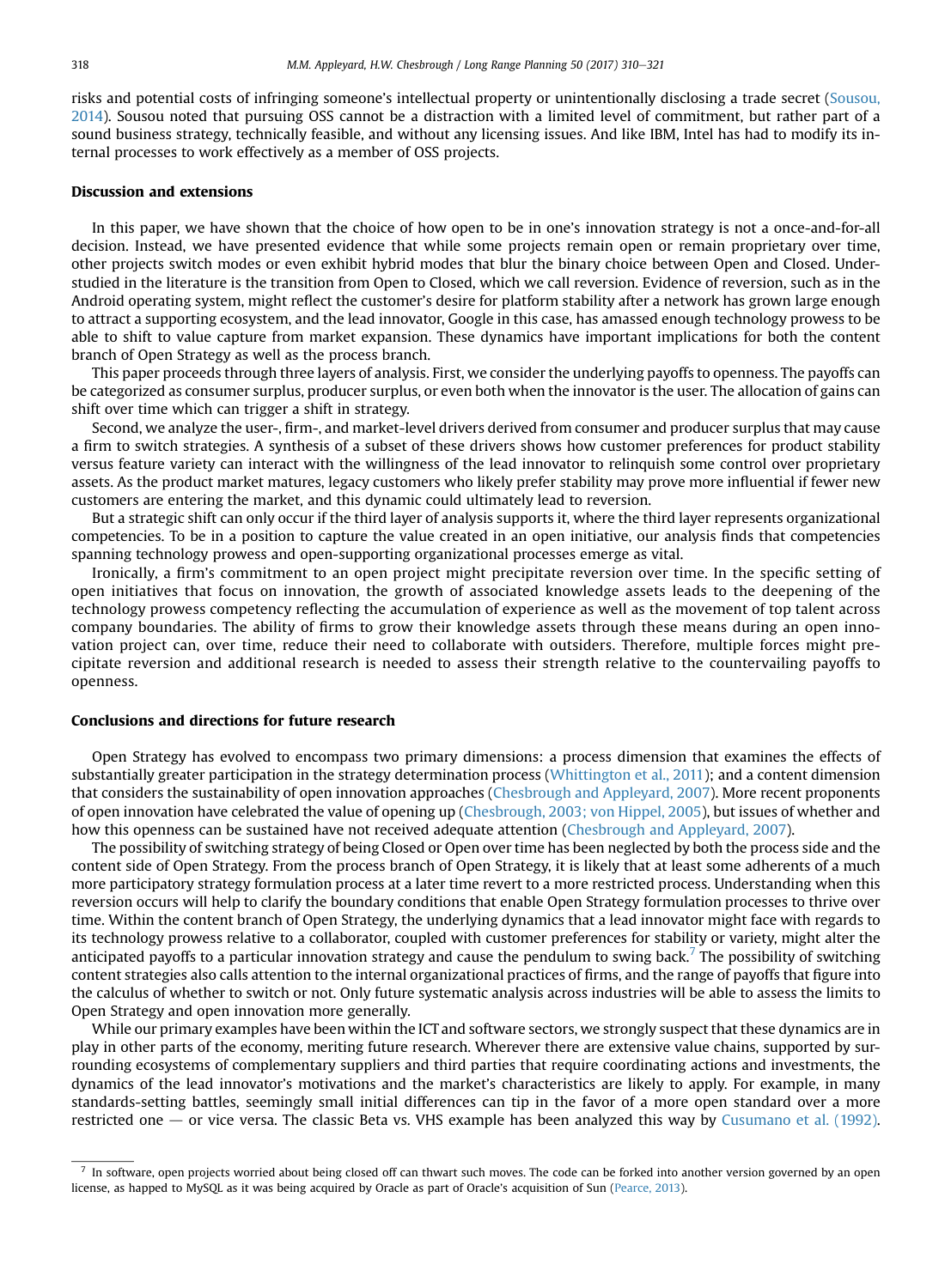<span id="page-10-0"></span>Empirical research into standards organizations reveals a wide range of rules and a substantial role for discretion for the lead innovator as documented by [Lemley \(2002\)](#page-11-0), including the initiator proposing the standard.

The pursuit of Open Strategy necessitates the construction of business models that will lead to economic viability by allowing participating firms to not only create but capture value. How value is created and captured can change over the life of an open initiative, and in some cases, can lead the firm away from openness. Viable Open Strategy business models have been demonstrated in the realm of open source software ([Chesbrough and Appleyard, 2007; Perr et al., 2010; West and Gallagher,](#page-11-0) [2006](#page-11-0)), but parallel (or alternative) business models in other industries have received less attention. Software firms that value time-to-market often opt for open source, but wrap proprietary add-ons (or services) around it. To help formulate a strategy for portfolio balancing between Open and Closed products, companies like Red Hat are consulting with system integrators like Accenture. These relationships deepen the software sector's ability to determine when companies should pursue (traditional) open source projects and when they should instead apply open source philosophies to internal, proprietary development projects (so-called inner sourcing). Future studies can survey firms that participate in open initiatives to detail where in the value chain they are capturing value and how Open and Closed products and services are co-existing in their portfolios.

Not only have business models that sustain Open Strategy received limited attention outside of software, but few studies detail the internal competencies a traditional, proprietary-oriented firm must develop to achieve openness. Two prevailing competencies that we consider in this paper are technology prowess and organizational processes that will support the nontraditional strategic choice of Open Strategy [\(Barney, 1991; Chesbrough, 2003](#page-11-0)). As [Chesbrough \(2003\)](#page-11-0) establishes, without a supportive organizational structure, other competencies that are valuable, rare, and costly to imitate will not lead to sustained competitive advantage. Delving into the organization processes including reward systems, promotion paths, and norms governing interactions with others in open initiatives could help with the understanding of how firms are able to migrate along the Open Strategy spectrum.

This research implies testable hypotheses that warrant further research. Future empirical research could specifically analyze how technology prowess influences participation. As noted, we anticipate that accumulated technology prowess would be expected to increase the likelihood of withdrawal from an open initiative and even possibly trigger reversion. One can go about testing this hypothesis through a longitudinal examination of contributions to open projects, like the code contributions made over time in open source software projects.

More generally, future research could test whether Open Strategy leads to heightened competitive payoffs. As noted, open projects are anticipated to enjoy time-to-market, cost, and quality advantages, and these advantages would be expected to translate into improved margins in the short-run and greater market capture and profitability in the long-run. Open projects that embrace transparency like open source software publish who is contributing to which modules of the project. Such information aligns the varied interests of developers, users, complementors and third parties within the ecosystem, improving performance while reducing cost and accelerating time-to-market. The projects that switch their modes over time face the possibility of misalignment with one or more external parties as a result of the switch. The presence of alignment or the potential for misalignment may affect the performance of these projects and hence the firms supporting these projects. Parties who are no longer properly aligned with the new mode may suffer diminished performance, when compared to others who have aligned themselves. Comparisons of product market performance, profitability, and stock performance between member firms of an open initiative and matched non-member firms offer metrics by which to judge the advantages of openness. For example, stock price performance might be assessed following a switch in mode from Open to Closed or Closed to Open.

Another interesting research question is the apparent lack of concern exhibited by participants in open projects that are reverting to a more proprietary approach. One might expect volunteer contributors to these projects to have strong, negative reactions to this reversion, and this anticipated effect could be tested, for example, by analyzing patterns in code contributions in open source software projects that are starting to close off. Countering the expectation that volunteer contributors might curtail their contributions, we have found only modest evidence of defection in response to reversion in our interviews with leaders in the OSS arena.

It is clear that open innovation is an inherently dynamic process. Strategies to support open innovation must similarly incorporate dynamic elements if they are to reflect the reality of today's technological world. For both reasons of rigor and of relevance, we hope others will pursue these dynamics in future work on both the content and the process of Open Strategy.

#### Acknowledgments

The authors would like to thank AnnaRose Adams, Devdeep Aikath, Bart Massey, Desiree Pacheco, Lauren Simon, and Jesse von Doom for helpful input, and the industry leaders who generously provide their time and insights during interviews. The editors of this special issue and two anonymous reviewers provided very useful comments on an earlier draft of this research, but all errors remain the responsibility of the authors.

#### References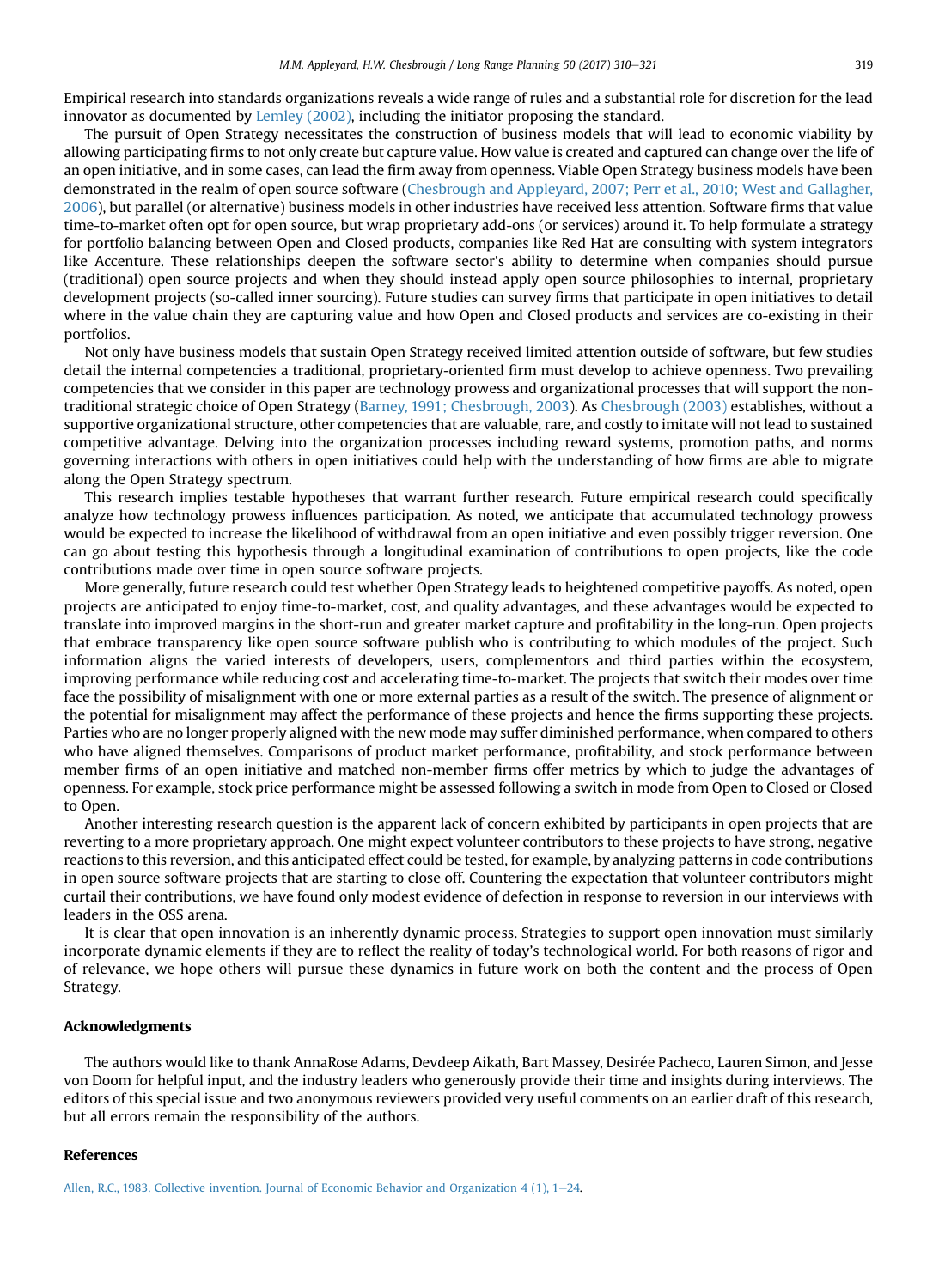<span id="page-11-0"></span>Amadeo, R., 2013. Google's iron grip on Android: controlling open source by any means necessary. Ars Technica, October 20, 2013. [http://arstechnica.com/](http://arstechnica.com/gadgets/2013/10/googles-iron-grip-on-android-controlling-open-source-by-any-means-necessary/1/) [gadgets/2013/10/googles-iron-grip-on-android-controlling-open-source-by-any-means-necessary/1/](http://arstechnica.com/gadgets/2013/10/googles-iron-grip-on-android-controlling-open-source-by-any-means-necessary/1/). accessed 23.06.14.

Android, 2014. Why Apache Software license? <http://source.android.com/source/licenses.html#why-apache-software-license> accessed 23.06.14.

[Appleyard, M.M., Wang, C.Y., Liddle, J.A., Carruthers, J., 2008. The innovator](http://refhub.elsevier.com/S0024-6301(16)30067-X/sr0025)'s non-dilemma: the case of next-generation lithography. Managerial and [Decision Economics : MDE 29 \(5\), 407](http://refhub.elsevier.com/S0024-6301(16)30067-X/sr0025)-[423](http://refhub.elsevier.com/S0024-6301(16)30067-X/sr0025).

[Baldwin, C., von Hippel, E., 2011. Modeling a paradigm shift: from producer innovation to user and open collaborative innovation. Organization Science 22](http://refhub.elsevier.com/S0024-6301(16)30067-X/sr0030)  $(6)$ , 1399-[1417.](http://refhub.elsevier.com/S0024-6301(16)30067-X/sr0030)

[Baldwin, C., Hienerth, C., von Hippel, E., 2006. How user innovations become commercial products: a theoretical investigation and case study. Research](http://refhub.elsevier.com/S0024-6301(16)30067-X/sr0035) [Policy 35 \(9\), 1291](http://refhub.elsevier.com/S0024-6301(16)30067-X/sr0035)-[1313.](http://refhub.elsevier.com/S0024-6301(16)30067-X/sr0035)

[Baldwin, C.Y., Clark, K.B., 2000. Design Rules, Vol. 1: The Power of Modularity. The MIT Press, Cambridge, MA](http://refhub.elsevier.com/S0024-6301(16)30067-X/sr0040).

[Barney, J., 1991. Firm Resources and Sustained Competitive Advantage. Journal of Management 17 \(1\), 99](http://refhub.elsevier.com/S0024-6301(16)30067-X/sr0045)–[120](http://refhub.elsevier.com/S0024-6301(16)30067-X/sr0045).

Business Wire, 2014. Android and iOS continue to dominate the worldwide smartphone market with Android shipments just shy of 800 million in 2013, according to IDC. [http://www.businesswire.com/news/home/20140212005399/en/Android-iOS-Continue-Dominate-Worldwide-Smartphone-](http://www.businesswire.com/news/home/20140212005399/en/Android-iOS-Continue-Dominate-Worldwide-Smartphone-Market#.U16231erHag)[Market#.U16231erHag](http://www.businesswire.com/news/home/20140212005399/en/Android-iOS-Continue-Dominate-Worldwide-Smartphone-Market#.U16231erHag) accessed 23.06.14.

[Chesbrough, H., 2010. Business model innovation: opportunities and barriers. Long Range Planning 43 \(2\), 354](http://refhub.elsevier.com/S0024-6301(16)30067-X/sr0055)–[363.](http://refhub.elsevier.com/S0024-6301(16)30067-X/sr0055)

[Chesbrough, H., Crowther, A.K., 2006. Beyond high tech: early adopters of open innovation in other industries. R](http://refhub.elsevier.com/S0024-6301(16)30067-X/sr0060)&[D Management 36 \(3\), 229](http://refhub.elsevier.com/S0024-6301(16)30067-X/sr0060)–[236](http://refhub.elsevier.com/S0024-6301(16)30067-X/sr0060).

[Chesbrough, H.W., 2003. Open Innovation: The New Imperative for Creating and Pro](http://refhub.elsevier.com/S0024-6301(16)30067-X/sr0065)fiting From Technology. Harvard Business School Press, Boston, MA.

[Chesbrough, H.W., Appleyard, M.M., 2007. Open innovation and strategy. California Management Review 50 \(1\), 57](http://refhub.elsevier.com/S0024-6301(16)30067-X/sr0070)-[76.](http://refhub.elsevier.com/S0024-6301(16)30067-X/sr0070)

[Chesbrough, H.W., Teece, D.J., 1996. When is virtual virtuous. Harvard Business Review 74 \(1\), 65](http://refhub.elsevier.com/S0024-6301(16)30067-X/sr0075)–[73.](http://refhub.elsevier.com/S0024-6301(16)30067-X/sr0075)

Christensen, C.M., 1997. The Innovator'[s Dilemma. Harvard Business School Press, Boston, MA](http://refhub.elsevier.com/S0024-6301(16)30067-X/sr0080).

[Cusumano, M.A., Mylonadis, Y., Rosenbloom, R.S., 1992. Strategic maneuvering and mass-market dynamics: the triumph of VHS over beta. Business History](http://refhub.elsevier.com/S0024-6301(16)30067-X/sr0085) Review 66 $(1)$ , 51-[94.](http://refhub.elsevier.com/S0024-6301(16)30067-X/sr0085)

[Dahlander, L., Wallin, M.W., 2006. A man on the inside: unlocking communities as complementary assets. Research Policy 35 \(8\), 1243](http://refhub.elsevier.com/S0024-6301(16)30067-X/sr0090)-[1259.](http://refhub.elsevier.com/S0024-6301(16)30067-X/sr0090)

David, P.A., 2001. Notes on 'trading in trade secrets' [and the economics of double-agency. NSF/SIEPR Project on Economic Organization and the Viability of](http://refhub.elsevier.com/S0024-6301(16)30067-X/sr0095) [Open Source Software, Working Paper Series: 2001-02.](http://refhub.elsevier.com/S0024-6301(16)30067-X/sr0095)

[Dodgson, M., Gann, D., Salter, A., 2006. The role of technology in the shift towards open innovation: the case of Procter](http://refhub.elsevier.com/S0024-6301(16)30067-X/sr0100) & [Gamble. R](http://refhub.elsevier.com/S0024-6301(16)30067-X/sr0100)&[D Management 36 \(3\),](http://refhub.elsevier.com/S0024-6301(16)30067-X/sr0100) [333](http://refhub.elsevier.com/S0024-6301(16)30067-X/sr0100).

Duffy, J., 2013. Cisco, IBM on the defensive with OpenDaylight. Network World. [http://www.networkworld.com/article/2224451/cisco-subnet/cisco](http://www.networkworld.com/article/2224451/cisco-subnet/cisco%13ibm-on-the-defensive-with-opendaylight.html)-[ibm](http://www.networkworld.com/article/2224451/cisco-subnet/cisco%13ibm-on-the-defensive-with-opendaylight.html)[on-the-defensive-with-opendaylight.html.](http://www.networkworld.com/article/2224451/cisco-subnet/cisco%13ibm-on-the-defensive-with-opendaylight.html) accessed 16.05.16.

Dwoskin, E., 2016. Tech firms grapple with how to make open source pay. WSJ.com, March 3, 2016. [http://www.wsj.com/article\\_email/tech-](http://www.wsj.com/article_email/tech-firms-grapple-with-how-to-make-open-source-pay-1457031731-lMyQjAxMTI2MjAzNDMwMTQwWj)firms-grapple[with-how-to-make-open-source-pay-1457031731-lMyQjAxMTI2MjAzNDMwMTQwWj](http://www.wsj.com/article_email/tech-firms-grapple-with-how-to-make-open-source-pay-1457031731-lMyQjAxMTI2MjAzNDMwMTQwWj). accessed 04.03.16.

[Eisenmann, T., Parker, G., Van Alstyne, M., 2011. Platform envelopment. Strategic Management Journal 32 \(12\), 1270](http://refhub.elsevier.com/S0024-6301(16)30067-X/sr0115)-[1285.](http://refhub.elsevier.com/S0024-6301(16)30067-X/sr0115)

Fisher, K., 2006. Sun opens Java under the GPL. Ars Technica, November 13, 2006. <http://arstechnica.com/business/2006/11/8205/>. accessed 16.03.16.

[Franke, N., Shah, S., 2003. How communities support innovative activities: an exploration of assistance and sharing among end-users. Research Policy 32,](http://refhub.elsevier.com/S0024-6301(16)30067-X/sr0125)  $157 - 178.$  $157 - 178.$  $157 - 178.$  $157 - 178.$ 

[Frye, D., 2014. Interview regarding Open Source Software Strategy at IBM. Personal communication, October 7, 2014.](http://refhub.elsevier.com/S0024-6301(16)30067-X/sr0130)

[Grossman, G.M., Helpman, E., 1994. Endogenous innovation in the theory of growth. The Journal of Economic Perspectives: A Journal of the American](http://refhub.elsevier.com/S0024-6301(16)30067-X/sr0135) [Economic Association 8 \(1\), 23](http://refhub.elsevier.com/S0024-6301(16)30067-X/sr0135)-[44.](http://refhub.elsevier.com/S0024-6301(16)30067-X/sr0135)

[Hautz, J., Hutter, K., Füller, J., Matzler, K., Rieger, M., 2010. How to establish an online innovation community? The role of users and their innovative content.](http://refhub.elsevier.com/S0024-6301(16)30067-X/sr0140) [In: Proceedings of the 43rd Hawaii International Conference on System Sciences. IEEE, pp. 1](http://refhub.elsevier.com/S0024-6301(16)30067-X/sr0140)-[11.](http://refhub.elsevier.com/S0024-6301(16)30067-X/sr0140)

[Herzog, P., 2011. Open and Closed Innovation: Different Cultures for Different Strategies, 2nd ed. Gabler Verlag, Springer Fachmedien, Wiesbaden,](http://refhub.elsevier.com/S0024-6301(16)30067-X/sr0145) Germany. IBM, 2013. IBM commits \$1 billion to fuel Linux and open source innovation on power systems. IBM News room. [http://www-03.ibm.com/press/us/en/](http://www-03.ibm.com/press/us/en/pressrelease/41926.wss) [pressrelease/41926.wss](http://www-03.ibm.com/press/us/en/pressrelease/41926.wss). accessed 05.11.14.

[Jarzabkowski, P., Balogun, J., Seidl, D., 2007. Strategizing: the challenges of a practice perspective. Human Relations; Studies Towards the Integration of the](http://refhub.elsevier.com/S0024-6301(16)30067-X/sr0155) Social Sciences  $60$  (1),  $5-27$ .

[Kale, P., Singh, H., Perlmutter, H., 2000. Learning and protection of proprietary assets in strategic alliances: building relational capital. Strategic Management](http://refhub.elsevier.com/S0024-6301(16)30067-X/sr0160) Journal  $21$  (3),  $217-237$ .

[Khanna, T., Gulati, R., Nohria, N., 1998. The dynamics of learning alliances: competition, cooperation and relative scope. Strategic Management Journal 19](http://refhub.elsevier.com/S0024-6301(16)30067-X/sr0165)  $(3)$ , 193-[210.](http://refhub.elsevier.com/S0024-6301(16)30067-X/sr0165)

[Lakhani, K.R., von Hippel, E., 2003. How open source software works:](http://refhub.elsevier.com/S0024-6301(16)30067-X/sr0170) "free" user-to-user assistance. Research Policy 32 (6), 923-[943](http://refhub.elsevier.com/S0024-6301(16)30067-X/sr0170).

[Lemley, M.A., 2002. Intellectual property rights and standard-setting organizations. California Law Review 90 \(6\), 1889](http://refhub.elsevier.com/S0024-6301(16)30067-X/sr0175)–[1980](http://refhub.elsevier.com/S0024-6301(16)30067-X/sr0175).

Lerner, J., Tirole, J., 2002. Some simple economics of open source. The Journal of Industrial Economics L  $(2)$ , 197 $-234$ .

[March, J.G., 1991. Exploration and exploitation in organizational learning. Organization Science 2 \(1\), 71](http://refhub.elsevier.com/S0024-6301(16)30067-X/sr0185)–[87.](http://refhub.elsevier.com/S0024-6301(16)30067-X/sr0185)

[Mills, D.Q., Friesen, G.B., 1996. Broken Promises: An Unconventional View of What Went Wrong at IBM. Harvard Business School Press, Boston, MA](http://refhub.elsevier.com/S0024-6301(16)30067-X/sr0190).

Musk, E., 2014. All our patent are belong to you. <http://www.teslamotors.com/blog/all-our-patent-are-belong-you> accessed 21.06.14.

[Nordhaus, W.D., 1969. An economic theory of technological change. The American Economic Review 59 \(2\), 18](http://refhub.elsevier.com/S0024-6301(16)30067-X/sr0200)–[28.](http://refhub.elsevier.com/S0024-6301(16)30067-X/sr0200)

O'[Mahony, S., Bechky, B.A., 2008. Boundary organizations: enabling collaboration among unexpected allies. Administrative Science Quarterly 53, 422](http://refhub.elsevier.com/S0024-6301(16)30067-X/sr0205)-[459.](http://refhub.elsevier.com/S0024-6301(16)30067-X/sr0205) Open Handset Alliance, 2007. What types of companies are in the Open Handset Alliance? November 2007. [http://www.openhandsetalliance.com/oha\\_faq.](http://www.openhandsetalliance.com/oha_faq.html) [html.](http://www.openhandsetalliance.com/oha_faq.html) accessed 23.06.14.

Pearce, R., 2013. Dead database walking: MySQL's creator on why the future belongs to MariaDB. Computerworld, March 28, 2013. [http://www.](http://www.computerworld.com.au/article/457551/dead_database_walking_mysql_creator_why_future_belongs_mariadb/?pp=2) [computerworld.com.au/article/457551/dead\\_database\\_walking\\_mysql\\_creator\\_why\\_future\\_belongs\\_mariadb/?pp](http://www.computerworld.com.au/article/457551/dead_database_walking_mysql_creator_why_future_belongs_mariadb/?pp=2)=[2](http://www.computerworld.com.au/article/457551/dead_database_walking_mysql_creator_why_future_belongs_mariadb/?pp=2). accessed: 16.03.16.

[Perr, J., Appleyard, M.M., Sullivan, P., 2010. Open for business: emerging business models in open source software. International Journal of Technology](http://refhub.elsevier.com/S0024-6301(16)30067-X/sr0220) [Management 52 \(3/4\), 432](http://refhub.elsevier.com/S0024-6301(16)30067-X/sr0220)-[456](http://refhub.elsevier.com/S0024-6301(16)30067-X/sr0220).

[Peteraf, M.A., 1993. The cornerstones of competitive advantage: a resource-based view. Strategic Management Journal 14 \(3\), 179](http://refhub.elsevier.com/S0024-6301(16)30067-X/sr0225)-[191.](http://refhub.elsevier.com/S0024-6301(16)30067-X/sr0225)

Phipps, S., 2013. Oracle switches Berkeley DB license. InfoWorld, July 5, 2013. [http://www.infoworld.com/article/2611450/open-source-software/oracle](http://www.infoworld.com/article/2611450/open-source-software/oracle-switches-berkeley-db-license.html)[switches-berkeley-db-license.html.](http://www.infoworld.com/article/2611450/open-source-software/oracle-switches-berkeley-db-license.html) accessed 16.03.16.

[Pon, B., Seppal](http://refhub.elsevier.com/S0024-6301(16)30067-X/sr0235)a[, T., Kenney, M., 2014. Android and the demise of operating system-based power:](http://refhub.elsevier.com/S0024-6301(16)30067-X/sr0235) firm strategy and platform control in the post-PC world. [Telecommunications Policy 38, 979](http://refhub.elsevier.com/S0024-6301(16)30067-X/sr0235)-[991.](http://refhub.elsevier.com/S0024-6301(16)30067-X/sr0235)

[Porter, M., 1980. Competitive Strategy. Free Press, New York.](http://refhub.elsevier.com/S0024-6301(16)30067-X/sr0240)

[Raisch, S., Birkinshaw, J., Probst, G., Tushman, M.L., 2009. Organizational ambidexterity: balancing exploitation and exploration for sustained](http://refhub.elsevier.com/S0024-6301(16)30067-X/sr0245) performance. [Organization Science 20 \(4\), 685](http://refhub.elsevier.com/S0024-6301(16)30067-X/sr0245)-[695](http://refhub.elsevier.com/S0024-6301(16)30067-X/sr0245).

[Raymond, E.S., 2001. The Cathedral and the Bazaar. O](http://refhub.elsevier.com/S0024-6301(16)30067-X/sr0250)'Reilly Media, Inc., Sebastopol, CA.

[Romer, P.M., 1990. Endogenous technological change. The Journal of Political Economy 98 \(5\), S71](http://refhub.elsevier.com/S0024-6301(16)30067-X/sr0255)-[S102](http://refhub.elsevier.com/S0024-6301(16)30067-X/sr0255).

[Rothaermel, F.T., Deeds, D.L., 2004. Exploration and exploitation alliances in biotechnology: a system of new product development. Strategic Management](http://refhub.elsevier.com/S0024-6301(16)30067-X/sr0260) Journal  $25(3)$ ,  $201-221$ .

[Schweik, C.M., English, R.C., 2012. Internet Success: A Study of Open-Source Software Commons. The MIT Press, Cambridge, MA](http://refhub.elsevier.com/S0024-6301(16)30067-X/sr0265).<br>Shah, S.K., Tripsas, M., 2007. The accidental entrepreneur: the emergent and collective process o  $1(1-2), 123-140.$  $1(1-2), 123-140.$  $1(1-2), 123-140.$  $1(1-2), 123-140.$  $1(1-2), 123-140.$ 

[Shapiro, C., Varian, H.R., 1999. Information Rules: A Strategic Guide to the Network Economy. Harvard Business School Press, Boston, MA](http://refhub.elsevier.com/S0024-6301(16)30067-X/sr0275).